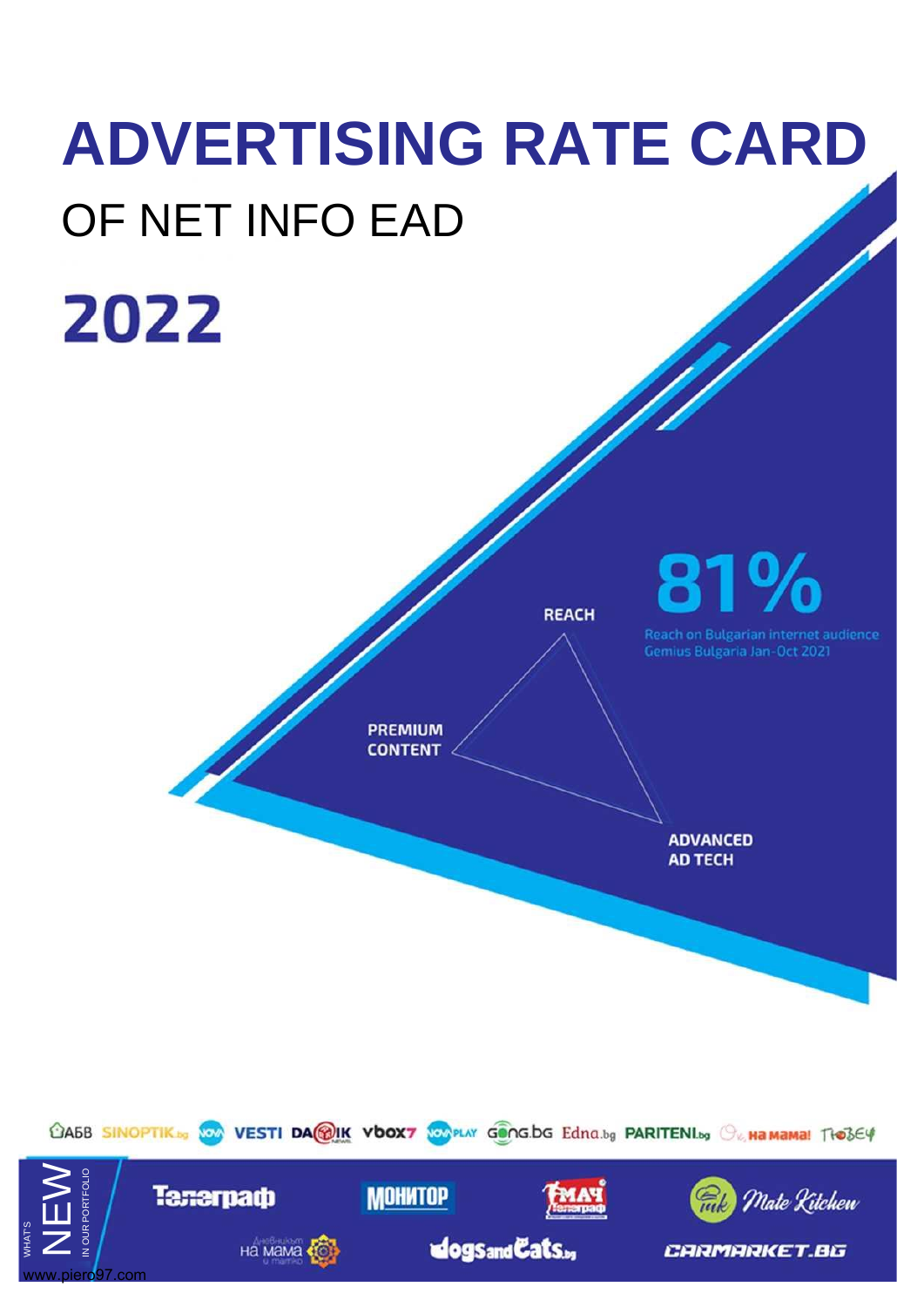

# **ADVERTISING RATE CARD OF NET INFO EAD**

# **PRICES FOR INTERNET ADVERTISING**

# **Standard Display**

| <b>Total rotation</b> | <b>Desktop</b>  | Mobile                         | Gross price<br>1,000 impressions |
|-----------------------|-----------------|--------------------------------|----------------------------------|
| Square                | 300x250         | 300x250                        | <b>BGN 10.00</b>                 |
| Half page             | 300x600         | 300x600                        | <b>BGN 15.00</b>                 |
| Horizontal            | 970x250, 728x90 | 970x250 Responsive,<br>320x100 | <b>BGN 13.00</b>                 |

# **Rich Media**

| <b>Total rotation</b>   | <b>Desktop</b>          | Mobile                  | Gross price<br>1,000 impressions |
|-------------------------|-------------------------|-------------------------|----------------------------------|
| Transition              | Desktop interstitial    | Mobile interstitial     | <b>BGN 35.00</b>                 |
| <b>Take Over Banner</b> | Take Over Banner        | Take Over Banner        | <b>BGN 30.00</b>                 |
| Wallpaper/Backdrop Ad   | Wallpaper               | Backdrop Ad             | <b>BGN 27.00</b>                 |
| Mobile Sticky Ad        | Not available           | Mobile Sticky Ad        | <b>BGN 25.00</b>                 |
| Parallax                | Parallax                | Parallax                | <b>BGN 18.00</b>                 |
| Expandable              | <b>Standard Display</b> | Adhesion                | <b>BGN 18.00</b>                 |
| Scratch Ad              | <b>Standard Display</b> | <b>Standard Display</b> | <b>BGN 18.00</b>                 |
| Spin Cube               | 300x300, 300x600        | 300x300, 300x600        | <b>BGN 18.00</b>                 |
| Native Banner           | 300x600                 | 300x600                 | <b>BGN 15.00</b>                 |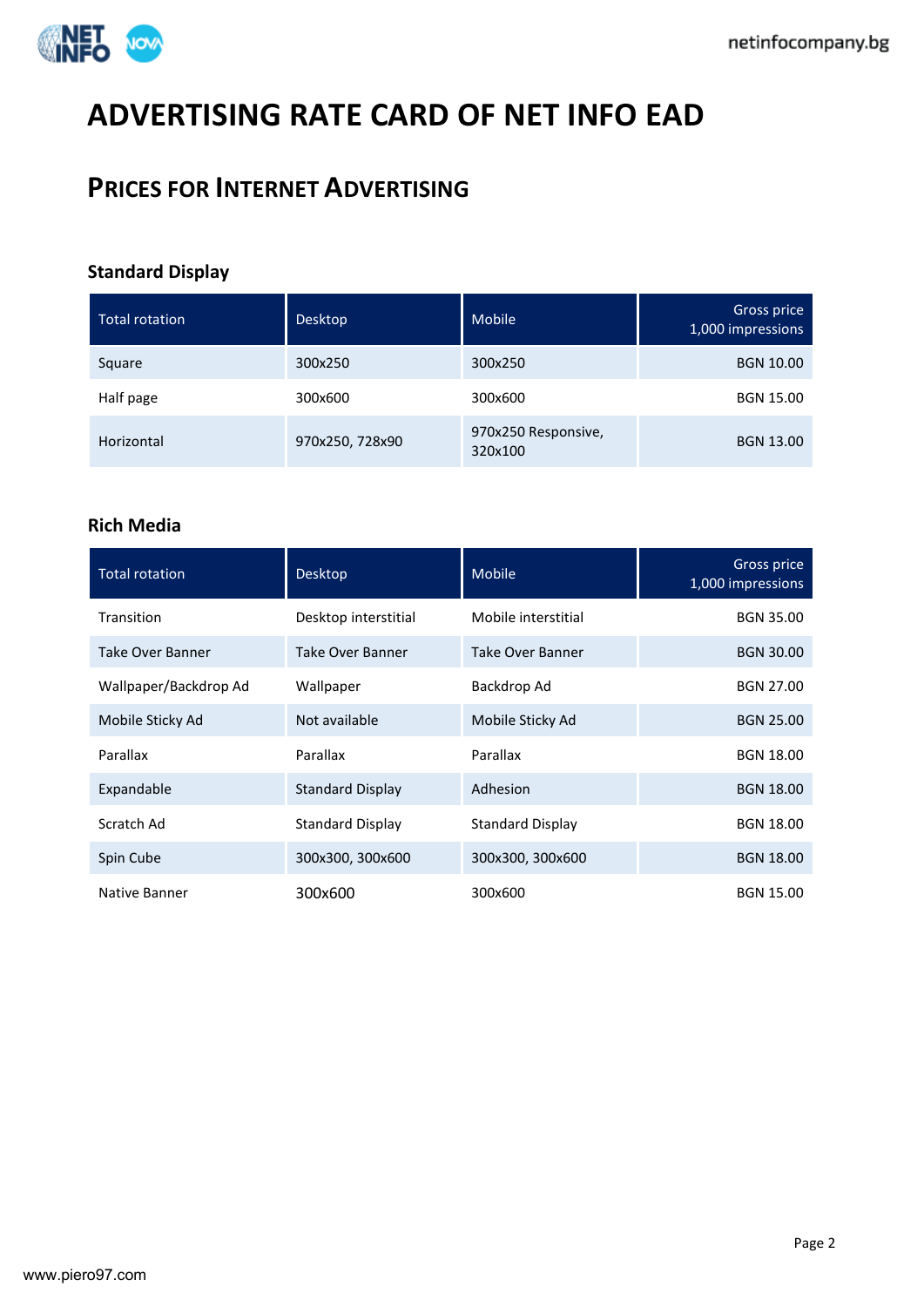

# **Special Formats**

| <b>Total rotation</b>                    | <b>Desktop</b>                                             | Mobile        | Gross price<br>1,000 impressions |
|------------------------------------------|------------------------------------------------------------|---------------|----------------------------------|
| ABV Desktop<br>Home Page Skin Ad*        | Skin Ad                                                    | Not available | <b>BGN 55.00</b>                 |
| <b>ABV Mobile</b><br>Home Page Skin Ad** | Not available                                              | Skin Ad       | <b>BGN 35.00</b>                 |
| Play Nova Player Skin Ad                 | Skin Ad                                                    | Not available | <b>BGN 55.00</b>                 |
| Direct Mailing                           | Base price for one contact<br>without additional targeting |               | <b>BGN 0.10</b>                  |

\* Indexation of 10% applies for targeting by gender or age

\*\* Targeting by gender or age is not available

# **Video**

| <b>Total rotation</b>                           | Desktop                                                | Mobile                                                 | Gross price<br>1,000 impressions |
|-------------------------------------------------|--------------------------------------------------------|--------------------------------------------------------|----------------------------------|
| Unskippable Pre-Roll, Mid-<br>Roll, Post-Roll   | Unskippable 6 seconds                                  | Unskippable 6 seconds                                  | <b>BGN 20.00</b>                 |
| Skippable Pre-Roll, Mid-<br>Roll, Post-Roll     | Unskippable 6 seconds<br>Skippable up to 60<br>seconds | Unskippable 6 seconds<br>Skippable up to 60<br>seconds | <b>BGN 28.00</b>                 |
| Unskippable Pre-Roll, Mid-<br>Roll on Play Nova | Unskippable<br>Up to 30 seconds                        | Unskippable<br>Up to 30 seconds                        | <b>BGN 35.00</b>                 |
| Inread Video                                    | <b>InRead Video</b>                                    | <b>InRead Video</b>                                    | <b>BGN 18.00</b>                 |
| Video Banner                                    | <b>Standard Display</b>                                | <b>Standard Display</b>                                | <b>BGN 18.00</b>                 |
| Video Wallpaper                                 | Video Wallpaper                                        | Not available                                          | <b>BGN 50.00</b>                 |

# **Targeted advertising on the ABV.bg website**

Targeted advertising on the ABV.bg website includes targeting by gender and age.

| <b>Total rotation</b> | <b>Desktop</b> | Mobile        | Gross price<br>1,000 impressions* |
|-----------------------|----------------|---------------|-----------------------------------|
| Abv.bg Home Skin Ad   | Skin Ad        | Not available | <b>BGN 60.50</b>                  |
| Half Page             | 300x600        | Not available | <b>BGN 15.00</b>                  |
| Square                | 300x250        | Not available | <b>BGN 10.00</b>                  |
| Horizontal            | Not available  | 320x100       | <b>BGN 4.00</b>                   |

\* Gross prices includes targeting by gender and age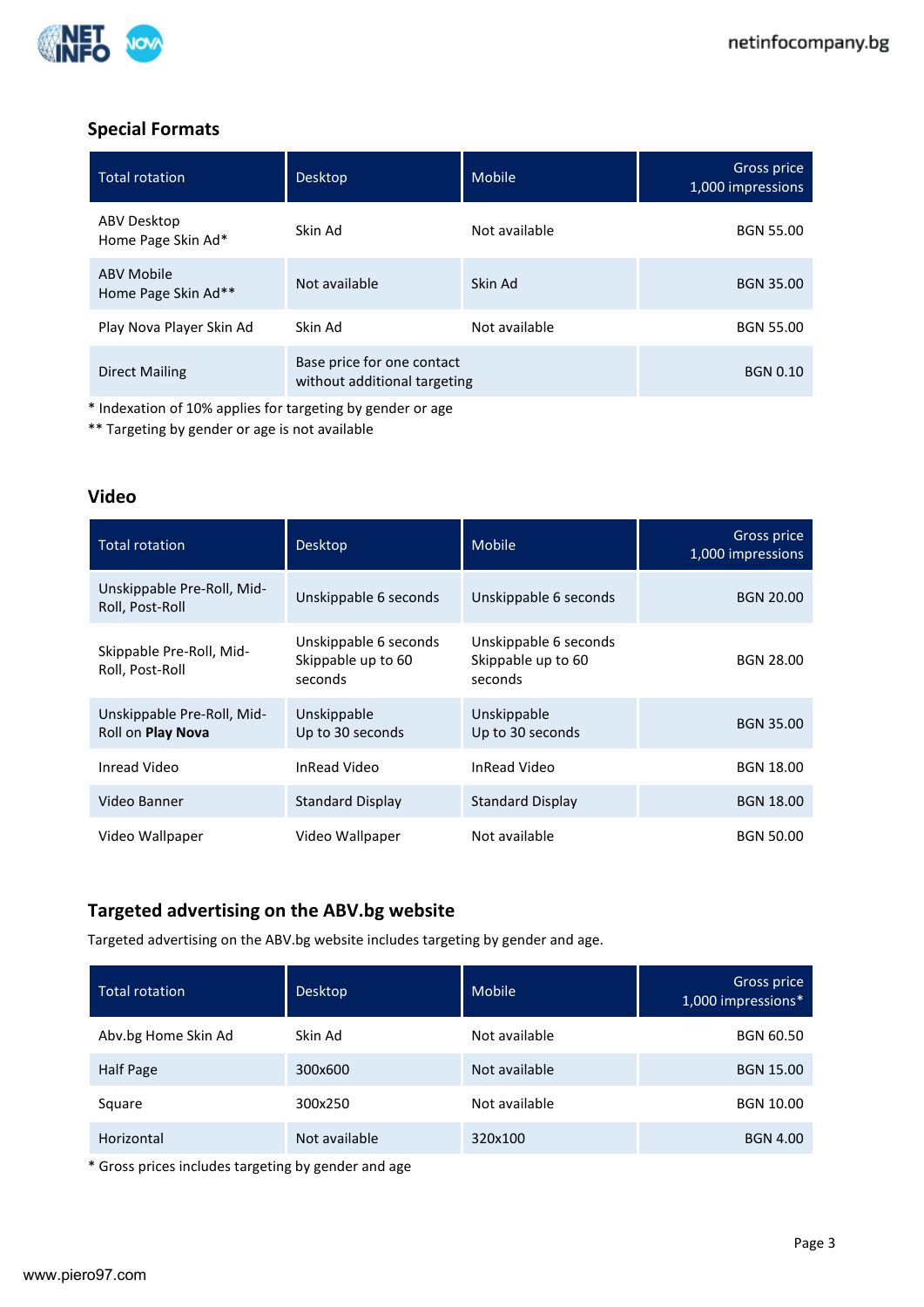

# **Targeted advertising on the Ohnamamma websites** [\(ohnamama.bg\)](https://ohnamama.bg/) **and** *Dnevnikat na mama i tatko* [\(namama.bg\)](https://namama.bg/).

Advertising on the Ohnamama and и Namama websites is not part of total rotation. Banner advertising is offered in combination, and a choice between the two websites or setting the impressions ratio between them is not an available option. The additional possibilities for targeting gender, age, location, etc., are not an available option.

| Position   | <b>Desktop</b> | <b>Mobile</b> | Gross price<br>1,000 impressions |
|------------|----------------|---------------|----------------------------------|
| Horizontal | 970x250        | 320x100       | <b>BGN 25.00</b>                 |
| Square     | 300x250        | 300x250       | <b>BGN 20.00</b>                 |
| Half Page  | 300x600        | 300x600       | <b>BGN 25.00</b>                 |

# **Targeted advertising on the Mate Kitchen website (**[matekitchen.com](https://matekitchen.com/)**) and in the culinary section of Edna.bg (**[edna.bg](https://www.edna.bg/)**)**

The advertising on the culinary website Mate Kitchen is not part of the total rotation. Banner advertising is offered in combination with the culinary section of Edna.bg, and a choice between the two websites or setting the impressions ratio between them is not an available option. The additional possibilities for targeting gender, age, location, etc., are not an available option.

| Format     | Desktop | <b>Mobile</b>      | Gross price<br>1,000 impressions |
|------------|---------|--------------------|----------------------------------|
| Horizontal | 970x250 | 970x250 Responsive | <b>BGN 18.00</b>                 |
| Square     | 300x250 | 300x250            | <b>BGN 18.00</b>                 |
| Half Page  | 300x600 | 300x600            | <b>BGN 25.00</b>                 |

# **Advertising in Adwise**

The price is formed based on real-time bidding and depends on demand and supply. The price and budget are managed by the advertiser through the Adwise self-service system.

| <b>Total rotation</b>      | Desktop                                                            | <b>Mobile</b> |
|----------------------------|--------------------------------------------------------------------|---------------|
| Square                     | 300x250                                                            | Not available |
| Half page                  | 300x600                                                            | Not available |
| Half page                  | 160x600                                                            | 320x100       |
| Horizontal                 | 728x90                                                             | Not available |
| Text Box                   | Text                                                               | Text          |
| Remarketing                | All formats                                                        | All formats   |
| <b>Dynamic Remarketing</b> | All formats                                                        | All formats   |
| <b>Adwise Mail Boost</b>   | Title (Subject) of the message at the top position in<br>the Inbox |               |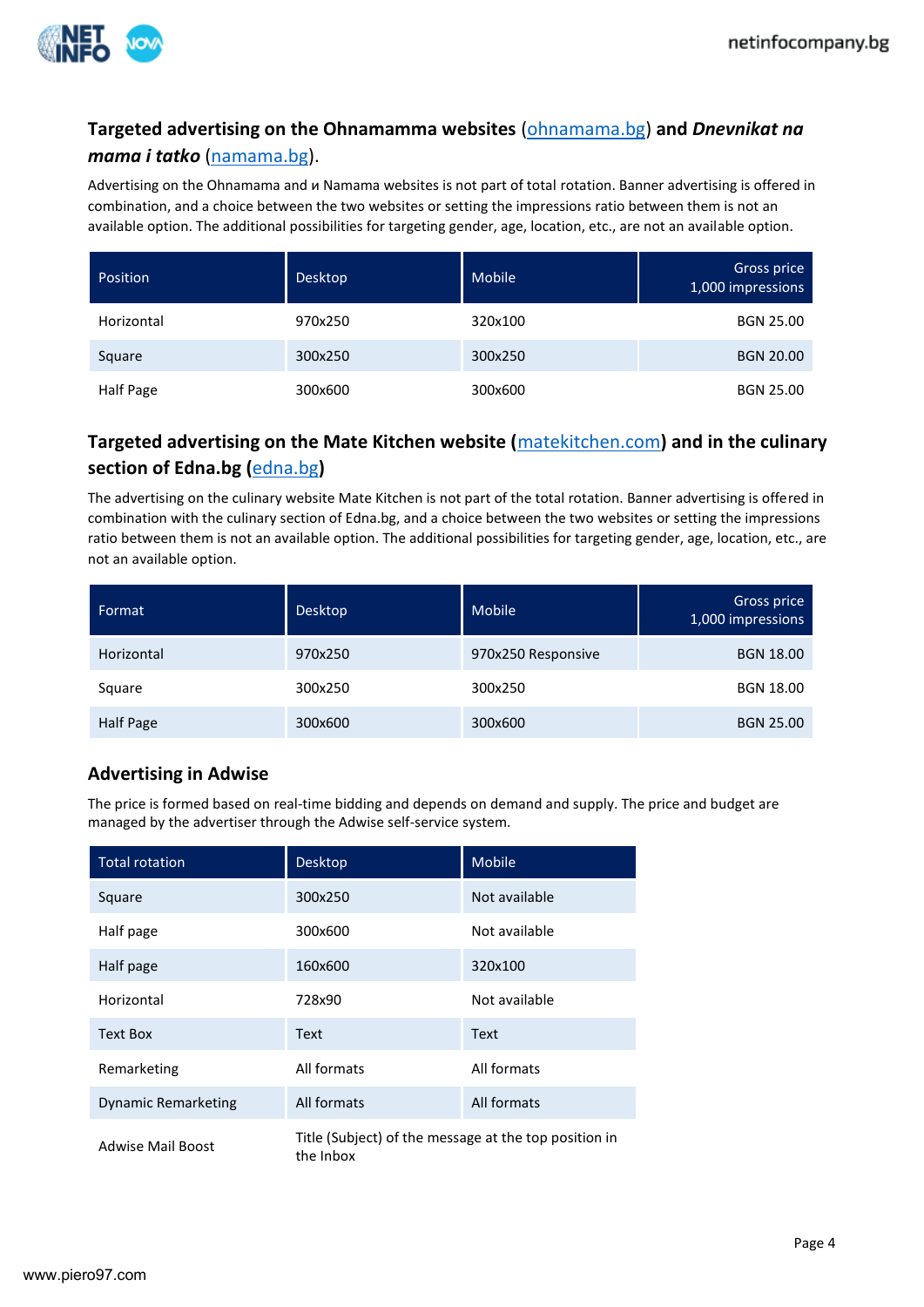

# **Internet advertising targeting indexation**

Indexations are applied to the base gross price per 1,000 impressions

| Indexation criteria                                                       | Index**      |
|---------------------------------------------------------------------------|--------------|
| Selection of Desktop                                                      | 25%          |
| Selection of Mobile                                                       | No surcharge |
| Selection of a particular site                                            | 25%          |
| Targeting by gender*                                                      | 25%          |
| Targeting by age*                                                         | 25%          |
| Targeting by age and gender of skin Ad on ABV.bg                          | 10%          |
| Content selection                                                         | 25%          |
| Selection of DMP audience                                                 | 25%          |
| Limiting the repeatability of the advertisement per day (daily frequency) | 10%          |
| Geo-targeting                                                             | 10%          |
| Time slot selection                                                       | 10%          |
| Targeting by operating system/device                                      | 10%          |
| Re-targeting                                                              | 10%          |
| Guaranteed 60% Viewability Rate*                                          | 50%          |
| Joint advertising. Additional brands.                                     | 20%          |
| Purchasing with Programmatic Direct, Guaranteed or Preferred Deals        | $-10%$       |

\*Possible only in Total Rotation

\*\* Over the gross price for 1,000 impressions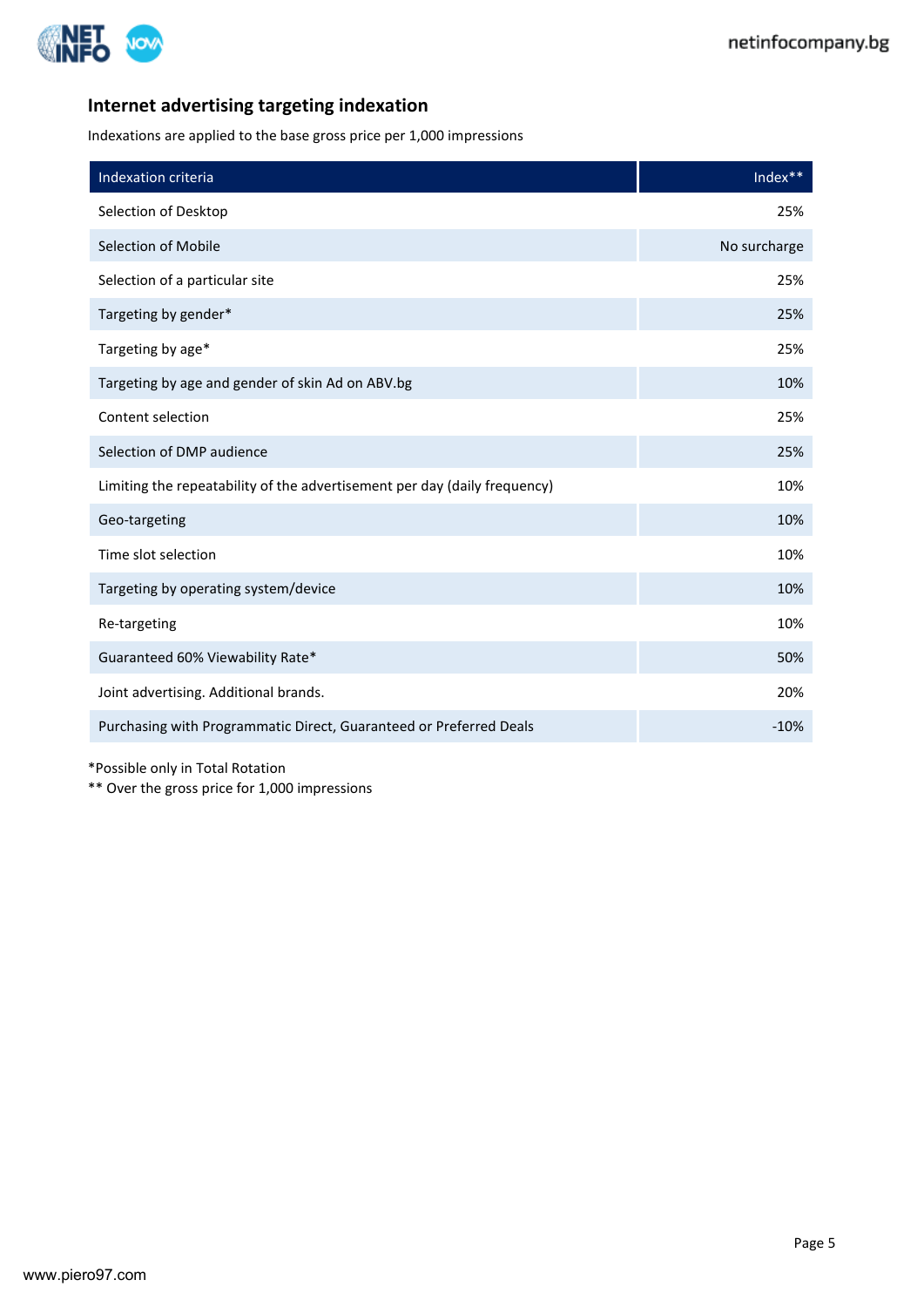

# **PRICES FOR INTEGRATED OFFERINGS, PR AND BRANDED CONTENT**

## **Integrated offerings, PR and Branded Content**

| Format                                                                                              | Price           |
|-----------------------------------------------------------------------------------------------------|-----------------|
| Publishing and writing of joint materials in a selected website                                     | BGN 1,000       |
| Publishing of paid publication in a selected website                                                | <b>BGN 400</b>  |
| Paid publication writing*                                                                           | <b>BGN 200</b>  |
| Paid publication material editing*                                                                  | <b>BGN 100</b>  |
| Distribution of a paid publication or joint material, free planning, price for 1,000<br>impressions | <b>BGN 6.00</b> |

\* Not subject to discounts

## **Joint material with guaranteed distribution**

Joint material published on a website of choice and prepared by the editors of Net Info. Guaranteed distribution is performed with Native Ads, in the portfolio of Net Info, and it is measured in clicks in Google Ads Manager. The price includes writing the text.

| <b>Guaranteed clicks</b> | Implementation period | Price            |
|--------------------------|-----------------------|------------------|
| 5,000                    | 14 consecutive days   | BGN 2,700        |
| 10,000                   | 14 consecutive days   | <b>BGN 4,400</b> |
| 15,000                   | 21 consecutive days   | <b>BGN 5,200</b> |
| 20,000                   | 21 consecutive days   | <b>BGN 5,800</b> |
| 25,000                   | 28 consecutive days   | <b>BGN 6,800</b> |
| 30,000                   | 28 consecutive days   | <b>BGN 7,800</b> |

# **Additional options to Integrated offerings, PR and branded content**

Purchased only as an addition to the formats of Integrated offerings, PR and branded content. Cannot be purchased independently.

| Format                         | Price            |
|--------------------------------|------------------|
| Facebook or Instagram post     | <b>BGN 1,000</b> |
| Article branding               | <b>BGN 300</b>   |
| Questionnaire in any materials | <b>BGN 500</b>   |
| Joint gallery                  | <b>BGN 600</b>   |
| Joint test                     | <b>BGN 800</b>   |
| Joint game                     | BGN 1,500        |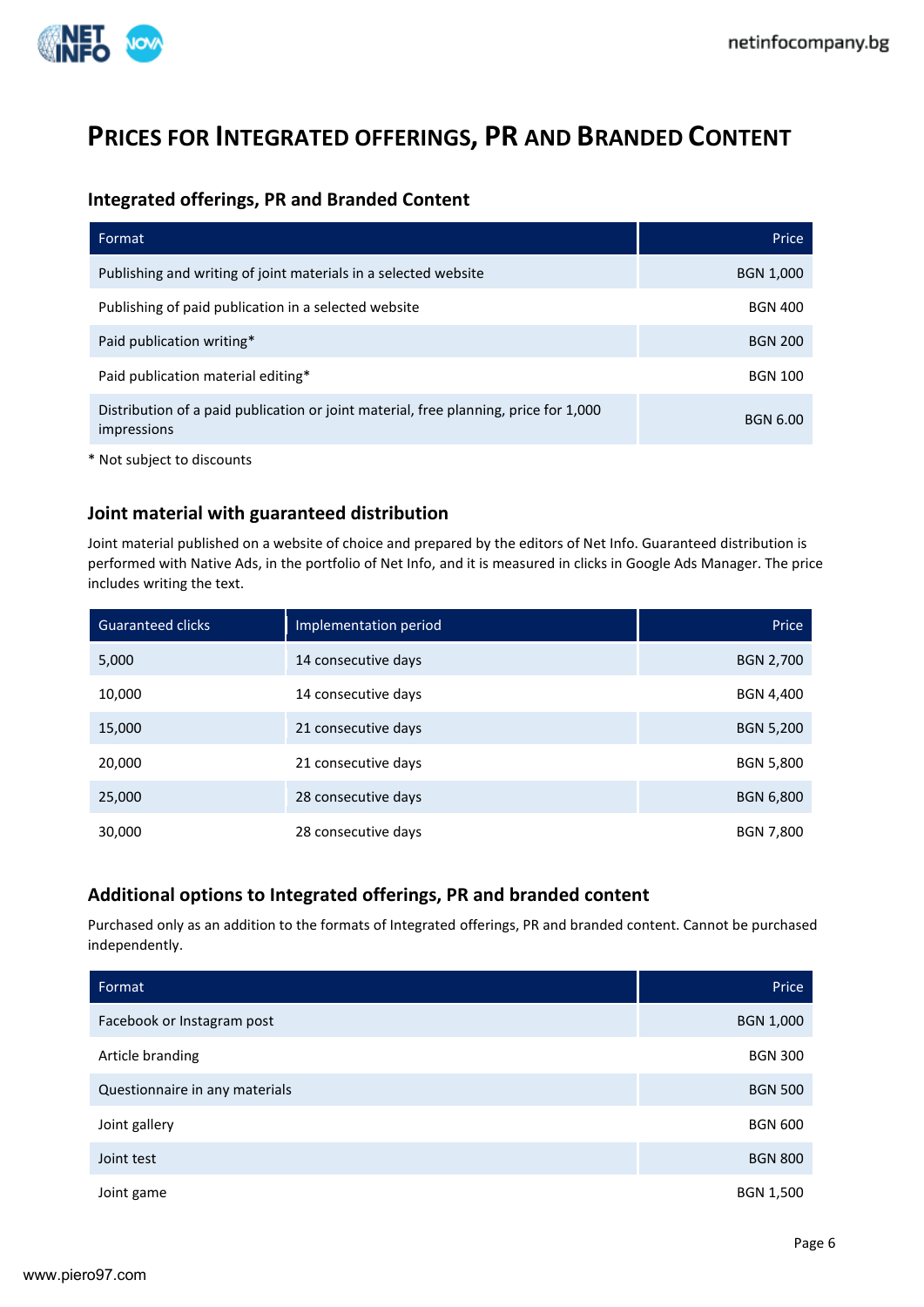

# **Preparation of advertising formats**

No discounts or bonuses apply to the prices for preparation of advertising formats. The price does not include commissions of potentially involved celebrities – such are agreed in addition, based on the interest of the advertiser.

| Format                                                              | Net price        |
|---------------------------------------------------------------------|------------------|
| Product video, studio format                                        | <b>BGN 1,500</b> |
| Product video, on-site format and participation of persons          | <b>BGN 3,500</b> |
| Video coverage of an event with a script and editing, up to 2 hours | <b>BGN 3,500</b> |
| One-pager Landing Page                                              | <b>BGN 1,500</b> |
| Preparation of a standard banner, concept and regular size          | <b>BGN 300</b>   |
| Preparation of a standard banner, resizing according to concept     | <b>BGN 80</b>    |
| Indexation on the concept and resizing for a Rich Media banner      | 30%              |
| Preparation of text for an article                                  | <b>BGN 200</b>   |

#### **Advertising formats**

- The formats are divided in the groups and types standardized by IAB (Interactive Advertising Bureau) and are in conformity with the recommendations of the Better Ads Coalition.
- Upon planning the Total rotation with a base price for 1,000 impressions, the respective combination of Desktop and Mobile formats is be submitted.
- Detailed technical specifications of the formats are published at [info.netinfocompany.bg](http://info.netinfocompany.bg/)

#### **Price for 1,000 impressions**

- The base price for 1,000 impressions refers to the respective format broadcast in its full rotation, on all sites, desktop and mobile traffic.
- The rotation does not guarantee allocation by site or traffic type.

#### **Targeting indexation**

- In case of Total rotation, desktop and mobile traffic, including all sites within the Net Info portfolio, there is no surcharge for fixing the daily frequency. For all other targeting criteria, surcharge applies to fixing the daily frequency for the duration of the campaign.
- In the event of a combination of two or more targeting criteria, the relevant indexes are added and then their sum is applied to the gross price for 1,000 impressions.

#### **Inapplicability**

With regard to the services Programmatic DSP purchasing, AdWise purchasing and professional digital services (described in part ІІІ), the discounts, indexation and other rules in the other sections of this rate card shall not apply, unless explicitly stated otherwise.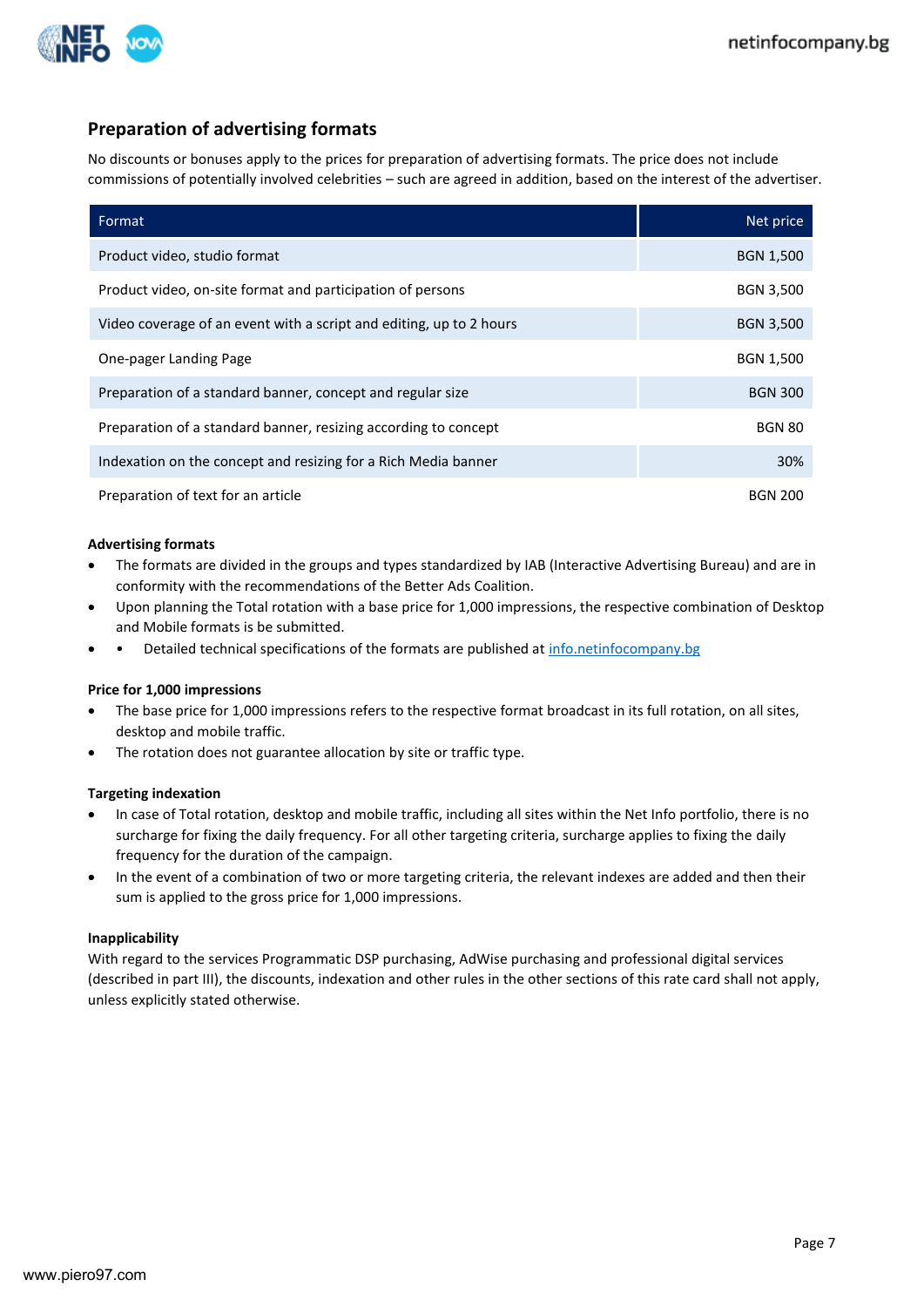

# **DISCOUNT TYPES**

# **1. Agency volume discount**

| Amount of net investment<br>1 January - 31 December 2022 (BGN) | <b>Discount</b> |
|----------------------------------------------------------------|-----------------|
| $5,000 - 30,000$                                               | 12%             |
| $30,001 - 50,000$                                              | 13%             |
| $50,001 - 150,000$                                             | 15%             |
| $150,001 - 300,000$                                            | 17%             |
| $300,001 - 500,000$                                            | 20%             |
| $500,001 - 800,000$                                            | 22%             |
| $800,001 - 1,100,000$                                          | 24%             |
| Over 1,100,000                                                 | 26%             |

# **2. Advertiser volume discount**

| Amount of net investment<br>1 January - 31 December 2022 (BGN) | <b>Discount</b> |
|----------------------------------------------------------------|-----------------|
| $1,000 - 10,000$                                               | 12%             |
| $10,001 - 30,000$                                              | 14%             |
| $30,001 - 60,000$                                              | 15%             |
| $60,001 - 90,000$                                              | 16%             |
| $90,001 - 150,000$                                             | 19%             |
| $150,001 - 250,000$                                            | 20%             |
| $250,001 - 400,000$                                            | 21%             |
| $400,001 - 600,000$                                            | 22%             |
| Over 600,000                                                   | 23%             |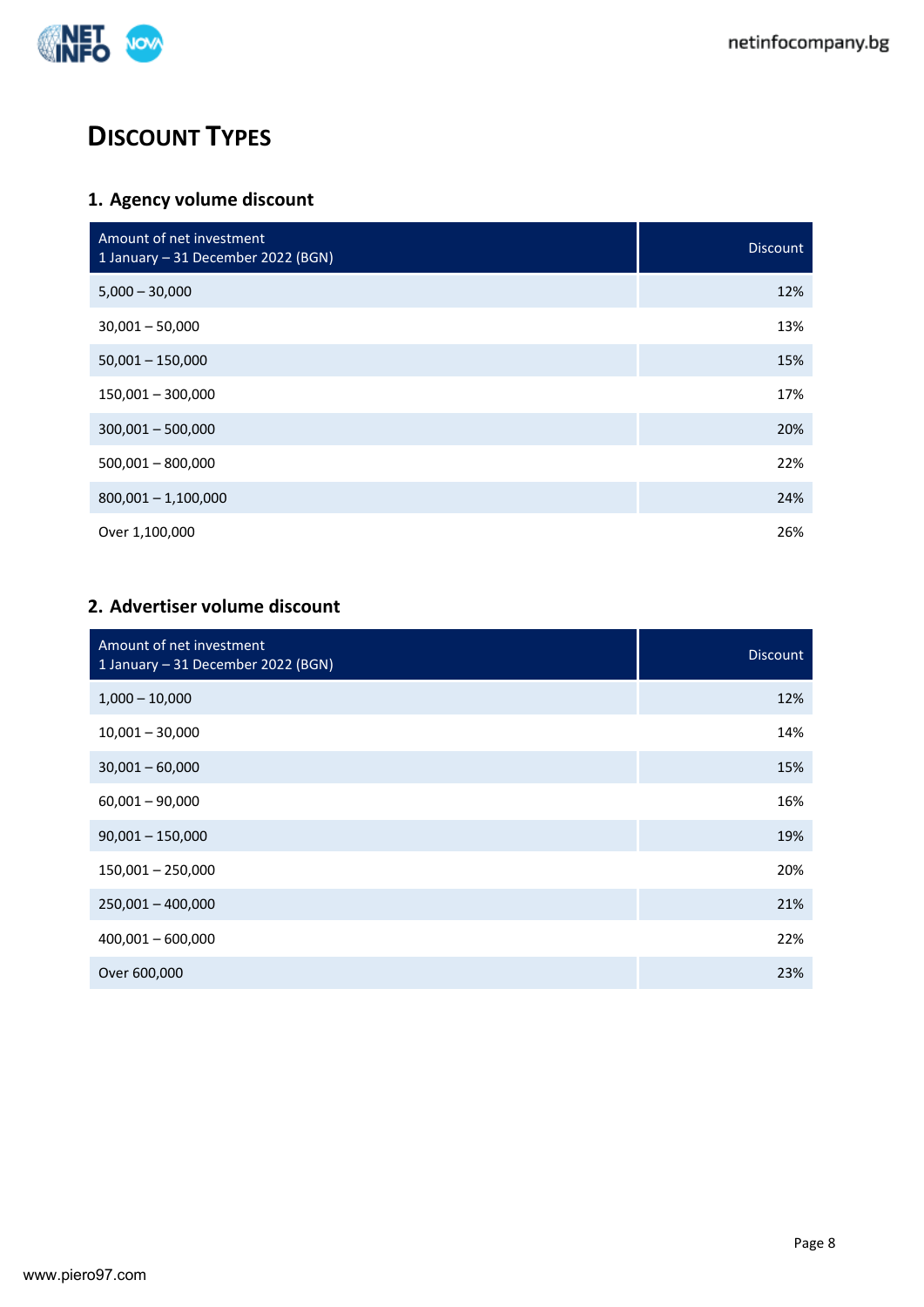

# **3. Advertiser package discounts**

| 3.1. Package discount for a combination of two types of standard advertising                                                                                                              | 1% |
|-------------------------------------------------------------------------------------------------------------------------------------------------------------------------------------------|----|
| 3.2. Package discount for a combination of (i) two types of standard advertising and<br>(ii) integrated offerings, PR and branded content                                                 | 2% |
| 3.3. Package discount for a combination of (i) two types of standard Internet<br>advertising, (ii) online advertising services, and (iii) integrated offerings, PR and<br>branded content | 3% |

# **4. Advertiser growth incentive discount**

| Increase of investment in 2022 compared to 2021 (BGN) | <b>Discount</b> |
|-------------------------------------------------------|-----------------|
| $1,000 - 15,000$                                      | 2%              |
| $15,001 - 40,000$                                     | 3%              |
| $40,001 - 60,000$                                     | 5%              |
| $60,001 - 100,000$                                    | 7%              |
| Over 100,000                                          | 8%              |

# **5. Agency growth incentive discount**

| Increase of investment in 2022 compared to 2021 (BGN) | <b>Discount</b> |
|-------------------------------------------------------|-----------------|
| $10,000 - 30,000$                                     | 2%              |
| $30,001 - 50,000$                                     | 3%              |
| $50,001 - 100,000$                                    | 5%              |
| $100,001 - 150,000$                                   | 7%              |
| Over 150,000                                          | 8%              |

# **6. Agency/advertiser early agreement discount**

| 6.1. by 14 January 2022  | 4% |
|--------------------------|----|
| 6.2. by 15 February 2022 | 2% |
| 6.3. by 8 March 2022     | 1% |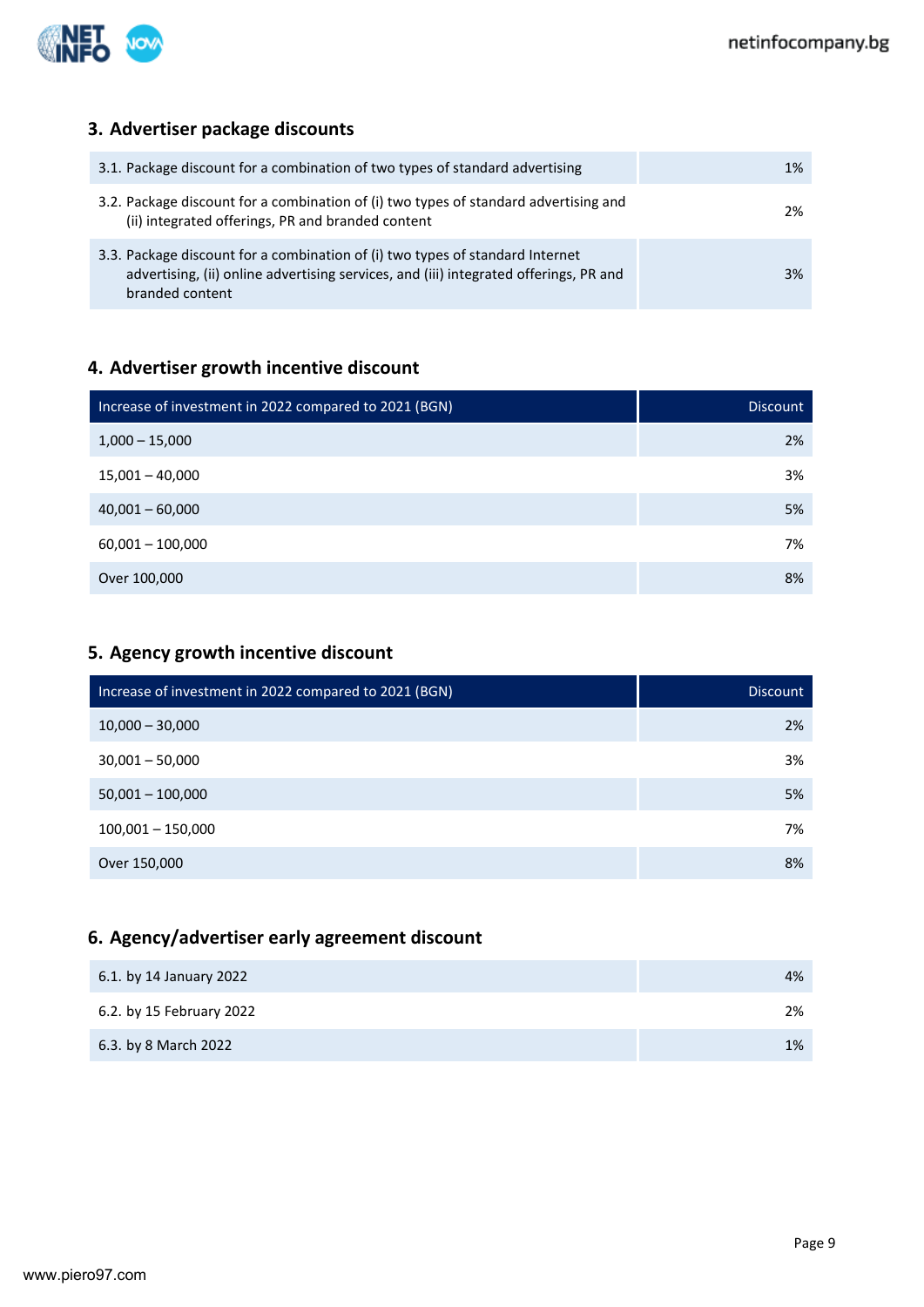

# **I. GENERAL PROVISIONS**

Advertising forms of Net Info EAD, UIC 202632567 (Net Info) can be purchased by advertising agencies and advertisers by signing a business agreement with a guarantee for investing a specific budget.

Internet advertising from Net Info can be purchased in the following formats: Video Formats, Standard Formats, Special Formats, Integrated Offerings (PR and branded content), Programmatic, AdWise and Professional Digital Services.

Net Info forms the price of its advertising inventory based on the data provided by the current Advertising Ad Server of Net Info.

If Net Info, at its own discretion, adds a new internet site to its portfolio, then this Rate card shall apply with regard to broadcasting advertising formats therein, which shall not affect the prices specified.

# **1. Sales methodology**

The advertising inventory of Net Info shall be purchased based on the price of an impression for the respective internet site according to the official prices set by Net Info. All purchase conditions are published on the corporate site of Net Inf[o info.netinfocompany.bg.](http://info.netinfocompany.bg/) Net Info offers the following options for targeting (positioning) of Standard Internet Advertising:

#### **1.1. Standard positioning**

Positioning of advertising formats in desktop and mobile versions of the internet sites managed by Net Info on a campaign by campaign basis, without pre-approved allocation of the impressions and without a guarantee for positioning on a particular site.

#### **1.2. Desktop positioning**

Positioning of advertising formats only in desktop versions of the internet sites managed by Net Info, without preapproved allocation of the impression and without a guarantee for positioning on a particular site.

#### **1.3. Mobile positioning**

Positioning of advertising formats only on mobile versions of the Internet sites managed by Net Info, without preapproved allocation of the impression and without a guarantee for positioning on a particular site.

#### **1.4. Settlement-based positioning (geo-targeting)**

Positioning of advertising formats depending on the settlement where the particular user is located.

#### **1.5. Positioning based on gender**

Positioning of advertising formats depending on the gender of the particular user. Applicable for purchasing of advertising on ABV.bg or in Total Rotation.

#### **1.6. Positioning based on age**

Positioning of advertising formats depending on the age of the particular user. Applicable for purchasing of advertising on ABV.bg or in Total Rotation.

#### **1.7. Positioning based on time slot**

Positioning of advertising formats at selected hours of the day.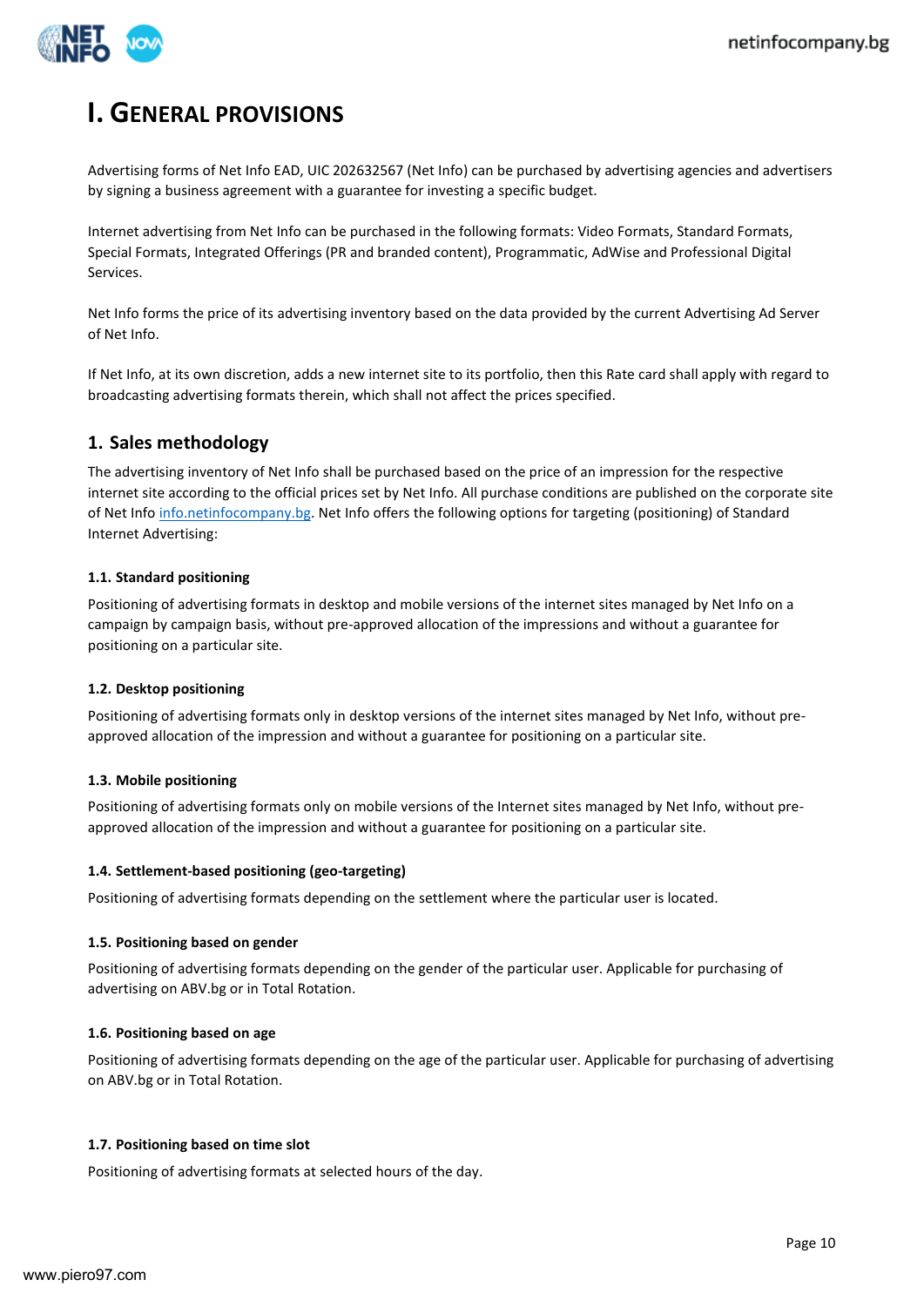

#### **1.8. Positioning based on repeatability (daily frequency)**

Positioning of advertising formats based on a unique cookie per day, for a particular type of Standard Internet Advertising.

#### **1.9. Content selection**

Positioning of advertising formats based on a specific type of content – news, sports, etc., without pre-approved allocation of the impressions and without a guarantee for positioning on a particular site.

#### **1.10.Selection of DMP audience**

Positioning of advertising formats before users included in a specific behavioural segment, formed by DMP (data management platform) technologies used by Net Info. No pre-approved allocation of the impressions is applied and there is no guarantee for positioning on a particular site.

#### **1.11.Re-targeting**

Net Info allows for re-targeting through all advertising formats included in this Advertising Rate card. Re-targeting of users is ensured through different methods described in the Terms and Conditions for purchasing re-targeted advertising.

#### **1.12.Selection of a particular site**

Positioning of advertising formats in a particular site from the Net Info portfolio.

#### **1.13.Viewability Rate**

Net Info provides an option for purchasing advertising inventory with guaranteed Viewability. The standards of Internet Advertising Bureau (IAB) are applicable to the service. The conditions for implementation are described in the Terms and Conditions for purchasing guaranteed viewability.

#### **1.14.Selection of operating system or device**

Positioning of advertising formats depending on the type and/or operating system of the user's device. Positioning can be implemented in all advertising formats applicable to the respective device.

#### **1.15.Joint advertising**

Including more than one brand in the advertising formats – logo, product or mentioning another company.

#### **1.16.Buying with Programmatic Direct**

Purchasing of advertising inventory of Net Info through an automated purchasing system (DSP), managed by the advertiser through the infrastructure for programmatic sale managed by Net Info (SSP). Only deals of the Direct Deal type entered into directly between the two parties shall be recognised as implemented volume. In this type of deals the inventory is sold at prices according to the price list of Net Info.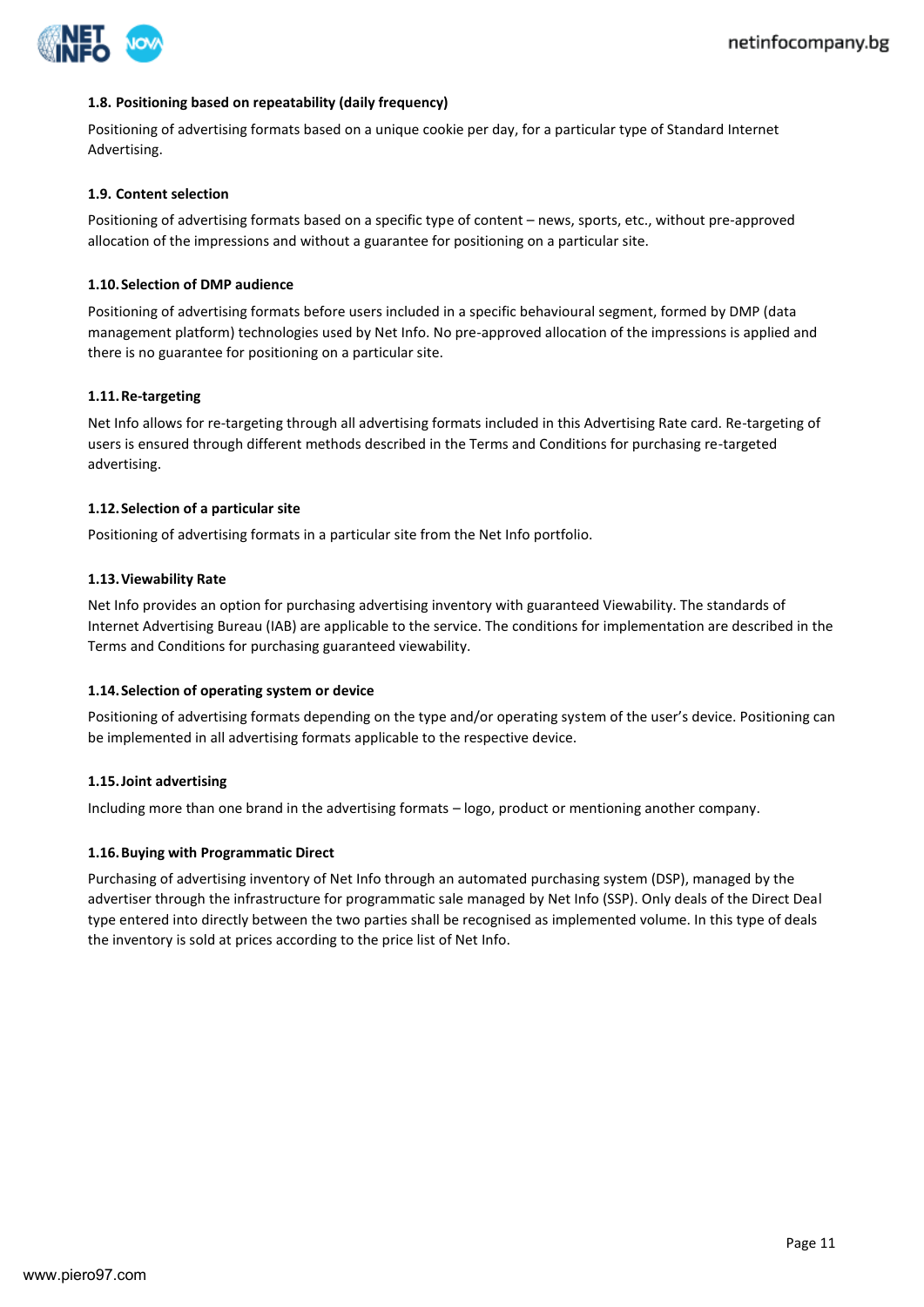

# **2. Standard Internet Advertising**

#### **2.1. Video Formats**

The video model constitutes broadcasting of video spots, whereas for the purposes of this Rate card the advertising agencies and advertisers can purchase any of the following forms:

- 2.1.1. Targeted video broadcasting of pre-roll, post-roll and mid-roll (in the player Vbox7, *nova play* and the sites from the Net Info portfolio), aimed at a particular audience and differentiated in two ways:
- 2.1.1.1. Targeting of target groups based on gender and age Broadcast in Total Rotation in Net Info, without an option for selection of a particular site.
- 2.1.1.2. Targeting based on a specific channel includes broadcasting of video spots in a particular video platform and channel of Net Info and targeting of a specific audience.
- 2.1.2. Non-targeted video Broadcasting of a standard video advertising not aimed at a particular audience.
- 2.1.3. The prices of video pre-roll, post-roll and mid-roll formats (in the player Vbox7, *nova play* and the sites from the Net Info portfolio) refers to video spot duration of up to 60 seconds.

#### **2.2. Standard Formats**

The model constitutes purchasing of standard desktop and mobile formats, part of the advertising formats of Net Info, as specified in this Rate card.

#### **2.3. Rich Formats**

The model constitutes purchasing of non-standard desktop and mobile formats, part of the advertising formats of Net Info, as specified in this Rate card.

# **3. Integrated offerings, PR and Branded Content**

Net Info offers preparation of the following types of integrated offerings:

- 3.1.1. Paid publications: The content is presented by the advertiser or developed upon its request. Net Info shall not undertake a commitment or impose any position or presence.
- 3.1.2. Joint materials: Net Info undertakes a commitment for editorial presentation of a product, service, event, etc. The content is developed jointly with the advertiser.
- 3.1.3. Positioning within context: Positioning within specialized editorial content, based on a topic selected by the advertiser. The presence is in independent squares and other formats arranged within the material.

Net Info reserves the right, in the case of very specific projects that make the processes more difficult, to charge additional costs upon coordination with the advertising agency/advertiser.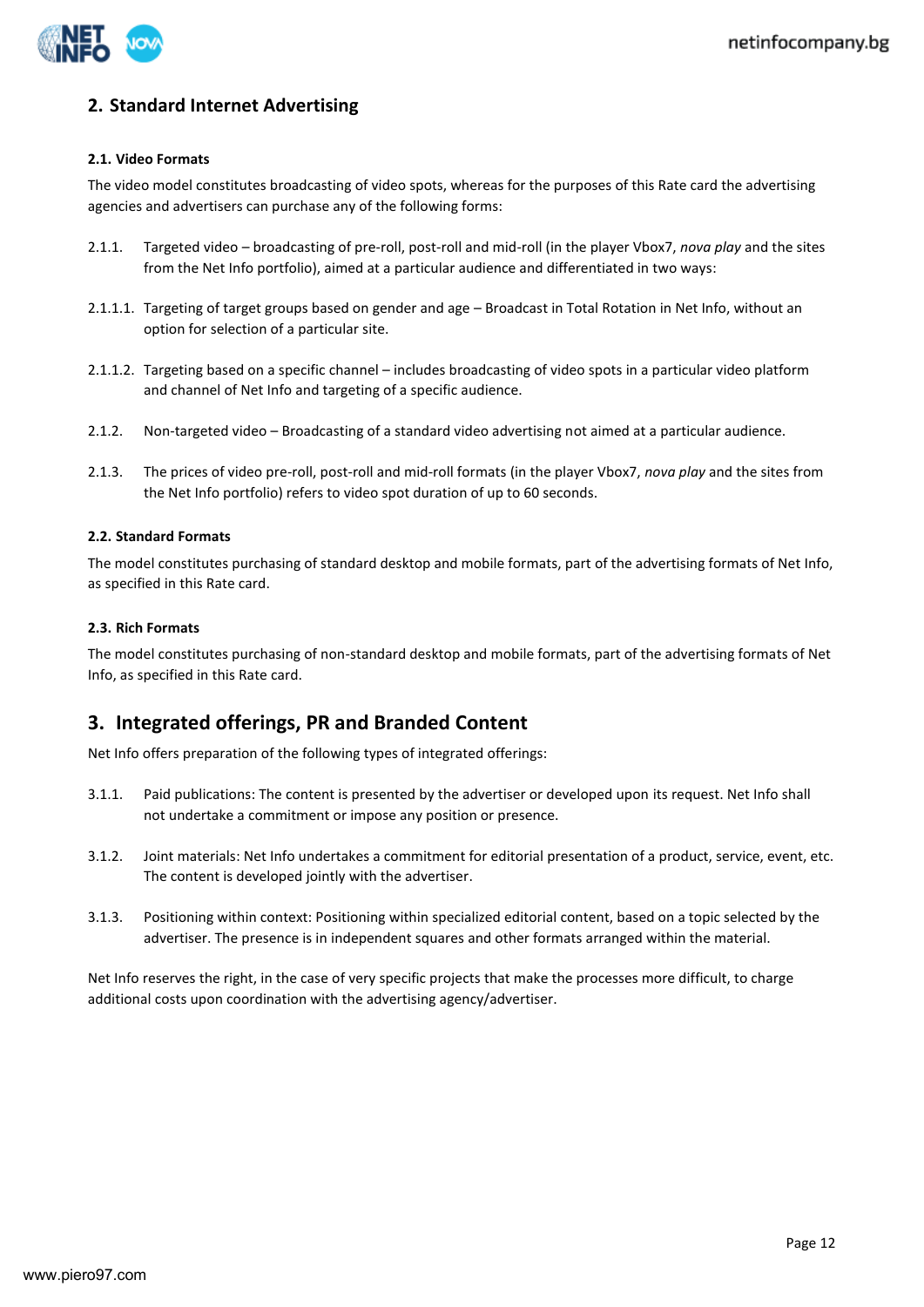

# **4. Internet Advertising Services**

#### **4.1. Programmatic**

Net Info offers automated purchasing of advertising inventory within the Net Info portfolio, as well as on the websites offered outside of it.

#### 4.1.1. Programmatic Direct

Net Info provides an opportunity for programmatic purchasing of advertising inventory of the type Standard Display and Video under the conditions and at the prices in this rate card, through a direct deal technology – Programmatic Direct. The fees for Programmatic that the advertiser pays through their DSP system are calculated and paid separately, and shall not be reported as part of the advertising investment stipulated in the business agreement, and shall not be considered fulfilment of the commitment for a specific investment, as undertaken by the advertiser. The conditions for Programmatic Direct buying are described in the Programmatic Terms and Conditions.

#### 4.1.2. Programmatic – DSP

If any advertiser does not have its own Demand-side platform (DSP), Net Info can organize Programmatic purchasing of inventory within and beyond the portfolio of Net Info on behalf of the advertiser. The conditions for Programmatic – DSP are described in the Programmatic Terms and Conditions.

#### **4.2. AdWise purchasing**

- 4.2.1. The AdWise platform offers the option for automated purchasing of advertising inventory within the Net Info portfolio. The platform is developed to ensure convenience and price efficiency. The advertisements are selected and positioned by the automatic system of AdWise depending on the identity of the users and the visualized content. The advertising is visualized free of charge, and the payment is made upon clicking.
- 4.2.2. The fees relating to AdWise purchasing are charged and paid separately, and shall not be reported as part of the advertising investment stipulated in the business agreement, and shall not be considered as fulfilment of the commitment for a specific investment, as undertaken by the advertising agency/advertiser.

#### **4.3. Professional digital services (Services)**

- 4.3.1. Net Info offers numerous professional digital services, considering its competence and technological development. The service value is in conformity with the scope and type of the particular customer assignment.
- 4.3.2. The fees for professional digital services are charged and paid separately, and shall not be considered part of the advertising investment stipulated in the Business Agreement, and shall not be considered part of the overall fulfilment of the investment commitment, as undertaken by the advertising agency/advertiser.

#### **4.4. Discounts**

The discounts specified in this Rate card do not refer and shall not apply with regard to Programmatic, AdWise and Professional Digital Services.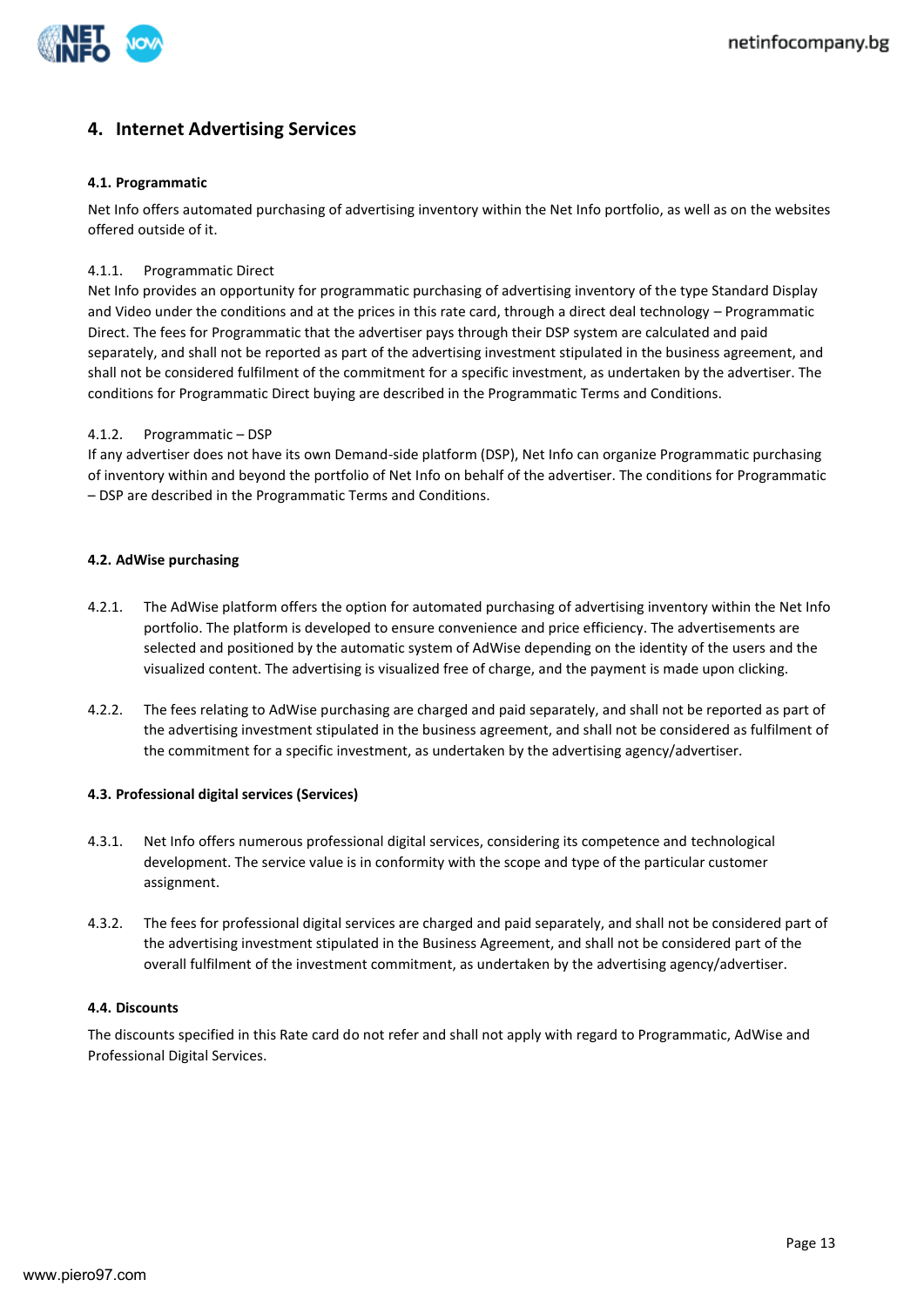

# **II. DISCOUNT TYPES**

# **1. Agency volume discount**

Net Info offers a volume discount based on the net invested budget of all customers of the advertising agency.

# **2. Advertiser volume discount**

Net Info offers a volume discount based on the net invested budget of the advertiser.

# **3. Advertiser package discounts**

- 3.1. Package discount for a combination of two types of standard internet advertising Net Info offers a discount for a combination of two (2) types of Standard internet advertising, based on the annual investment of each advertiser. The allocation of the combination is possible in the following types of Standard internet advertising: Video formats, Standard formats, Special formats.
- 3.2. Package discount for a combination of two types of standard internet advertising and integrated offerings (PR and branded content) – Net Info offers a discount for a combination of two (2) types of Standard internet advertising and integrated offerings (PR and branded content), based on the annual investment of each advertiser. The allocation of the combination is possible in the following types of Standard internet advertising: Video formats, Standard formats, Special formats and Integrated offerings (PR and branded content).
- 3.3. Package discount for a combination of standard advertising, internet advertising services and integrated offerings (PR and branded content) – Net Info offers a discount for a combination of two (2) types of Standard internet advertising, internet advertising services and integrated offerings (PR and branded content), based on the annual investment of each advertiser. The allocation of the combination is possible in the following types of Standard internet advertising: Video formats, Standard formats, Special formats, Internet advertising services and Integrated offerings (PR and branded content).
- 3.4. The discounts under Items 3.1, 3.2 and 3.3 above are mutually exclusive. If the advertiser meets the criteria for application of all three forms, they may choose the applicable form.
- 3.5. The package discounts shall apply in advance, following the signing of the Business Agreement, ensuring compliance with the respective criteria. If the guaranteed criteria change during the year, the respective higher discount can apply following the signing of a supplementary agreement to the already concluded Business Agreement. The new amount of the discount shall enter into force for the campaigns realized following the signing date of the supplementary Business Agreement.
- 3.6. If upon expiration of the Business Agreement the guaranteed criteria are not fulfilled, a lower level of the discount shall apply, corresponding to the criteria actually realized for the period of the Business Agreement.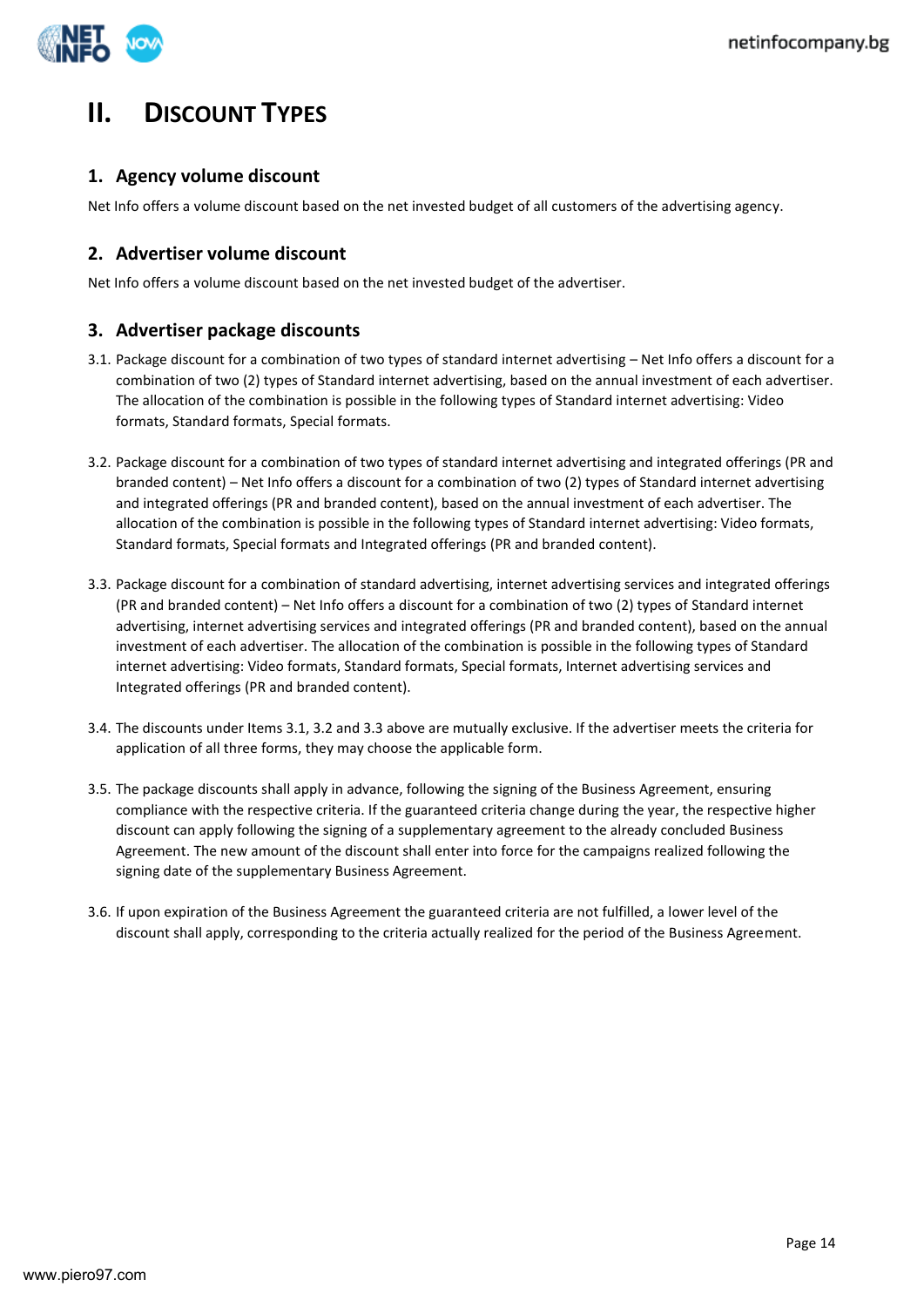

## **4. Advertiser growth incentive discount**

Net Info offers an incentive discount depending on the net increase of the advertiser's investment compared to the previous year.

### **5. Agency growth incentive discount**

- 5.1. Net Info offers an incentive discount depending on the net increase of the advertising agency's investment compared to the previous year.
- 5.2. The incentive discounts specified above shall apply in advance, following the signing of the Business Agreement, ensuring the increase of the annual budget compared to the previous year. If the guaranteed level is increased during the year, the respective higher discount can apply following the signing of a supplementary agreement to the already concluded Business Agreement. The new amount of the discount shall enter into force for the campaigns realized following the signing date of the supplementary business agreement and the budget increase compared to the previous year shall be calculated per calendar year.
- 5.3. If upon expiration of the Business Agreement the guaranteed budget is not fulfilled, a lower level of the discount shall apply, corresponding to the investment actually realized for the period of the Business Agreement.

## **6. Early agreement discount**

The discount shall be granted in case of conditions confirmed in writing (including by e-mail) on the part of the advertising agency/advertiser before the dates specified in the advertising rate card.

## **7. Other provisions**

- 7.1. Net Info and the advertiser/advertising agency can negotiate additional discounts depending on the specific terms and conditions of the respective business agreement, in compliance with good commercial practices.
- 7.2. If the advertiser/advertising agency fails to comply with any of the terms and conditions for provision of discounts and based on the actual parameters of the transaction with Net Info it is entitled to receive a different level of any particular discount, Net Info shall re-calculate the discounts provided to the advertiser/advertising agency under the concluded Business Agreement in accordance with the actual parameters of the transaction.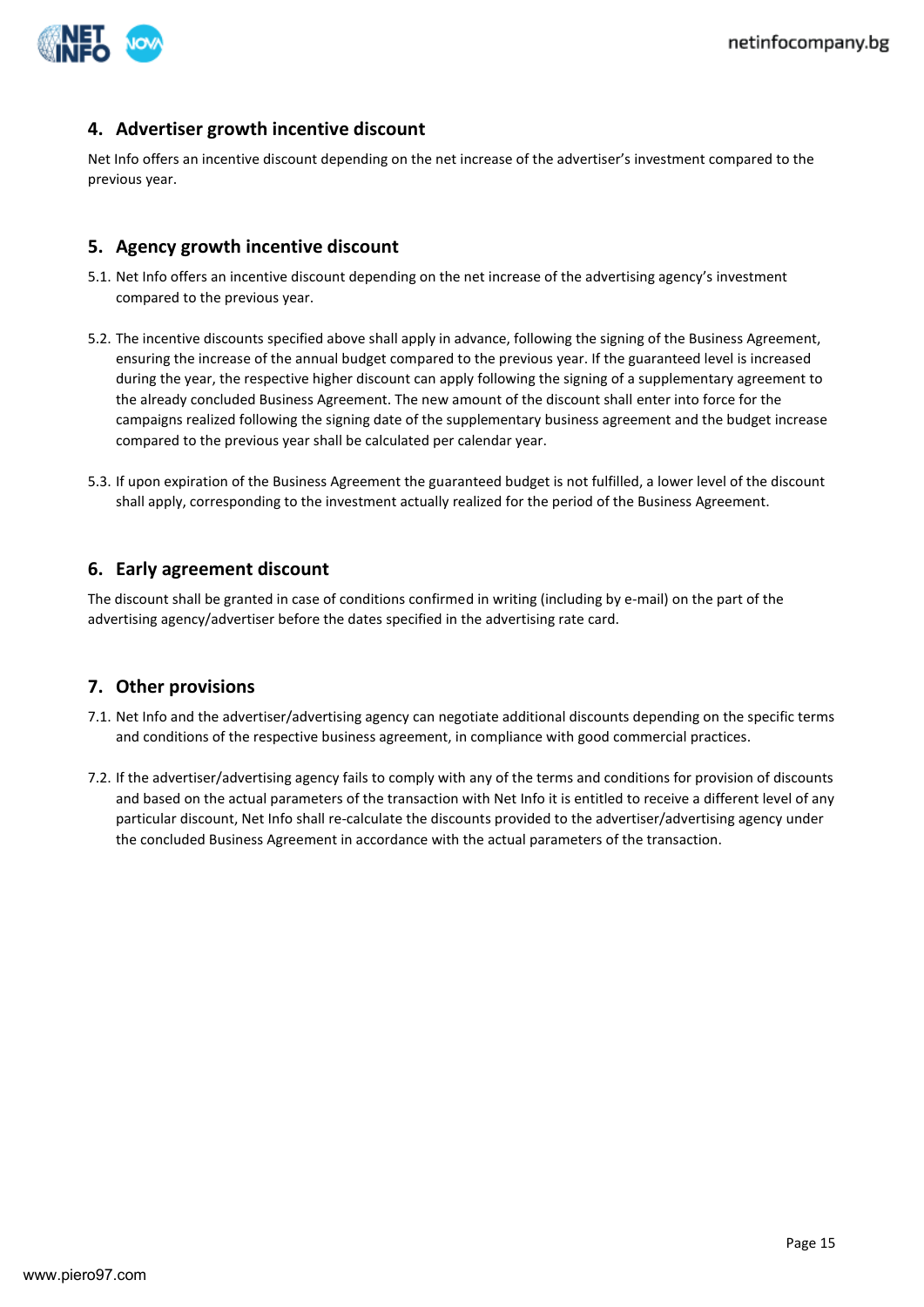

# **III. ADWISE PURCHASING**

# **1. Advertising agencies**

Net Info provides commission remuneration up to the amount of 10% (ten percent) for advertising agencies that purchase advertising inventory for advertisers through the AdWise system with guaranteed minimum annual investment of BGN 10,000, excl. VAT. Commission remuneration shall be provided as a percentage of the investment spent through the AdWise system. The advertising agency shall not receive any commission remuneration if the minimum annual investment of BGN 10,000, excl. VAT is not realized in full.

# **2. Advertisers**

Net Info provides additional charging, without payment of remuneration, to the profiles of direct advertisers that have invested no less than BGN 5,000, excl. VAT, in an amount constituting 5% (five percent) of the invested and spent budget of the advertiser. Direct advertisers are those that do not use the services of an advertising agency. Additional charging shall be provided following realization in full of the investment of the advertiser.

# **IV.** ADDITIONAL CONDITIONS

# **1. Special events**

- 1.1. For some of the special (e.g. sports, political, etc.) events broadcast on the websites of Net Info, special conditions and prices shall apply, as published on the website [info.netinfocompany.bg.](http://info.netinfocompany.bg/) The special events will be announced on the corporate website of Net Info.
- 1.2. For some of the special events there shall be specific requirements/restrictions in force for advertising and sponsorship of specific products/services, in accordance with the terms and conditions of the agreements with the respective third parties. Net Info reserves the right to determine other events/projects, for which special rate cards and discounts shall apply, which shall be announced in advance on the website [info.netinfocompany.bg/.](http://info.netinfocompany.bg/)

# **2. Deadlines for submission of orders and materials**

- 2.1. Each correctly submitted order by 12:00 a.m. by any advertising agency/advertiser, including: media plan, banner forms in conformity with the technical requirements listed on the corporate site of Net Info, and tracking scripts, shall start broadcasting on the same day. In case of a correctly submitted order by 04:00 p.m., the broadcasting shall start by 01:00 p.m. on the following business day.
- 2.2. Upon submission of a media plan without all banner forms/scripts necessary for the start, the broadcasting shall start after submission of a correct order and the campaign shall be automatically extended by the period of delay.
- 2.3. In case of campaigns with non-standard forms or campaigns with advertising materials requiring correction on the part of Net Info, the materials must be submitted at least 3 days prior to the start of the respective broadcasting.

## **3. Miscellaneous**

3.1. If Net Info is unable to deliver any ordered campaign in accordance with the agreed conditions, Net Info shall be entitled to offer alternative variants for its implementation, but no later than 90 days, in accordance with the goals of the advertising agency/advertiser. The period of media planning shall include week days and off-days. If